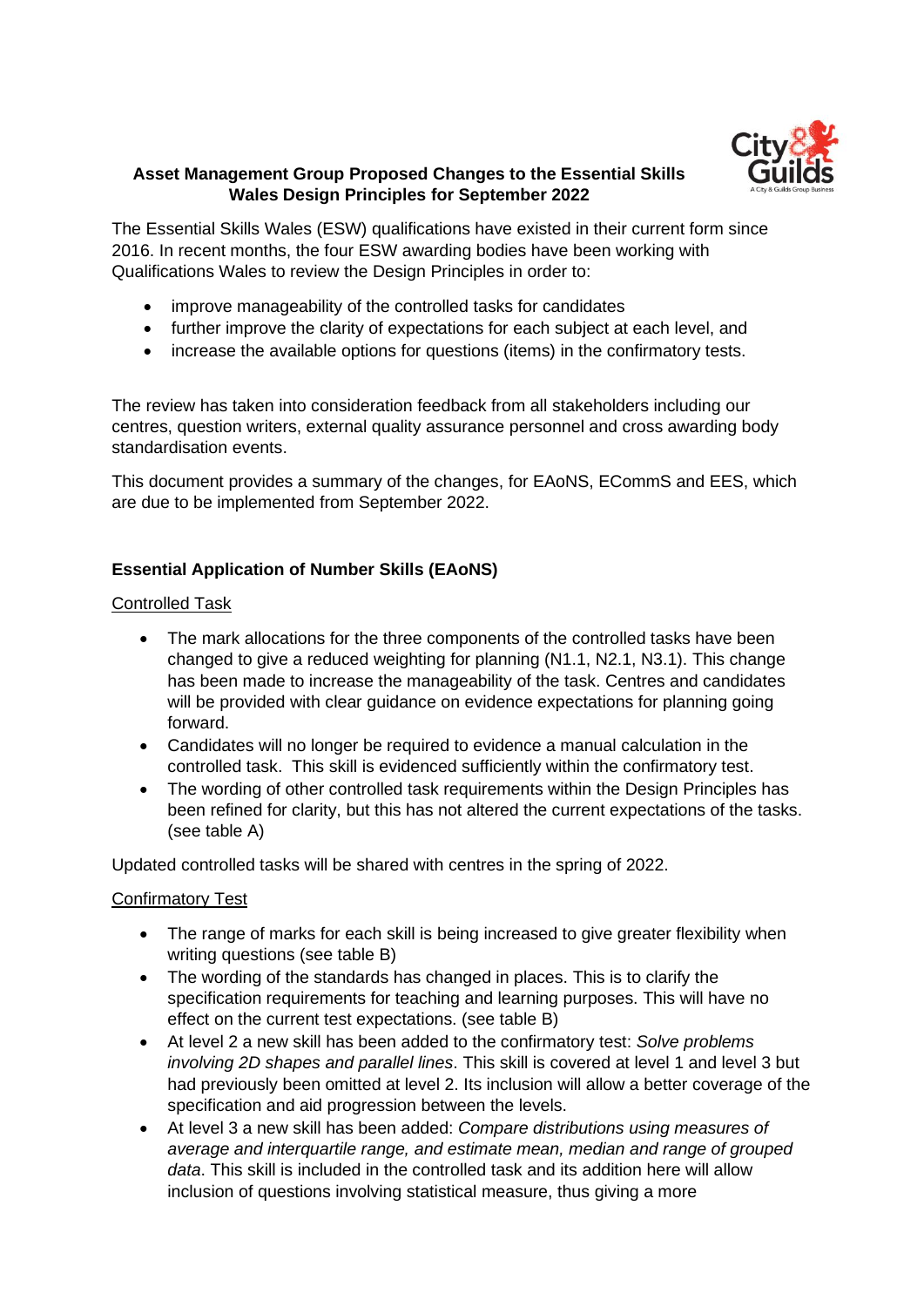comprehensive coverage of the specification. Statistical measure is also considered a valuable skill for the workplace.

Updated practice confirmatory tests will be shared with centres in the spring of 2022.

#### **Essential Communication Skills (ECommS)**

#### Controlled Task

There are no proposed changes to the ECommS controlled task.

#### Confirmatory Test

- The range of items (questions) required for each skill has been broadened to enable the use of source documents of different text types, see Table C. For example, the current requirement to identify inference limits the text types by potentially excluding the use of reports and limiting the use of recount texts. The increase in range should also enable the creation of more appropriate items for the text.
- No skills have been added or deleted.

Updated practice confirmatory tests will be shared with centres in the spring of 2022.

#### **Essential Digital Literacy Skills (EDLS)**

We are currently looking at the expectations at each level of the Digital Literacy Standards and how these can be amended to reflect current practice and to allow for a greater range of evidence for the controlled task, for example the creation of spreadsheets. Further information on these changes, to be implemented in September 2023, will be available in due course.

#### **Essential Employability Skills (EES)**

There are no changes proposed for EES.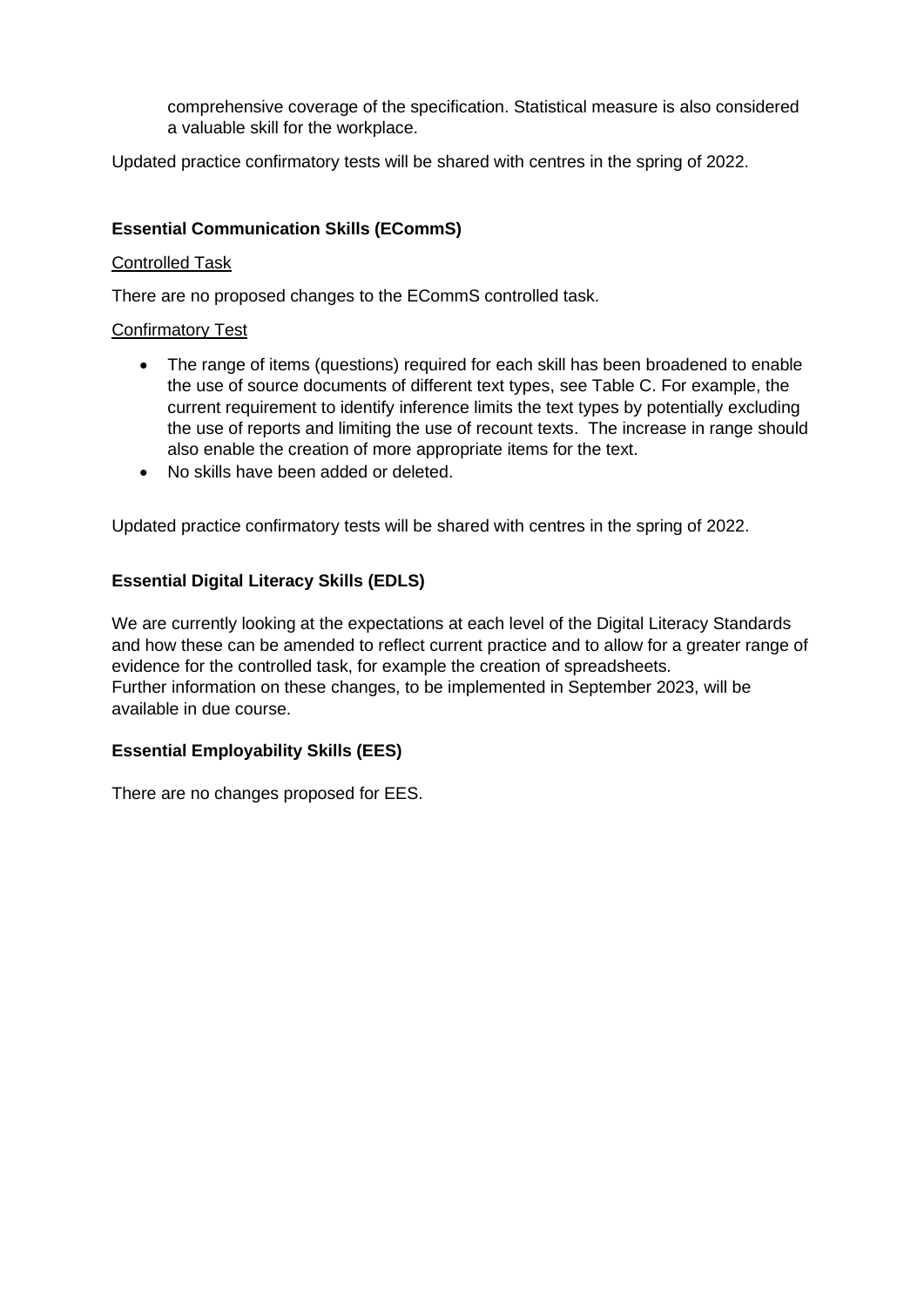# **Table A Controlled task – Essential Application of Number Skills**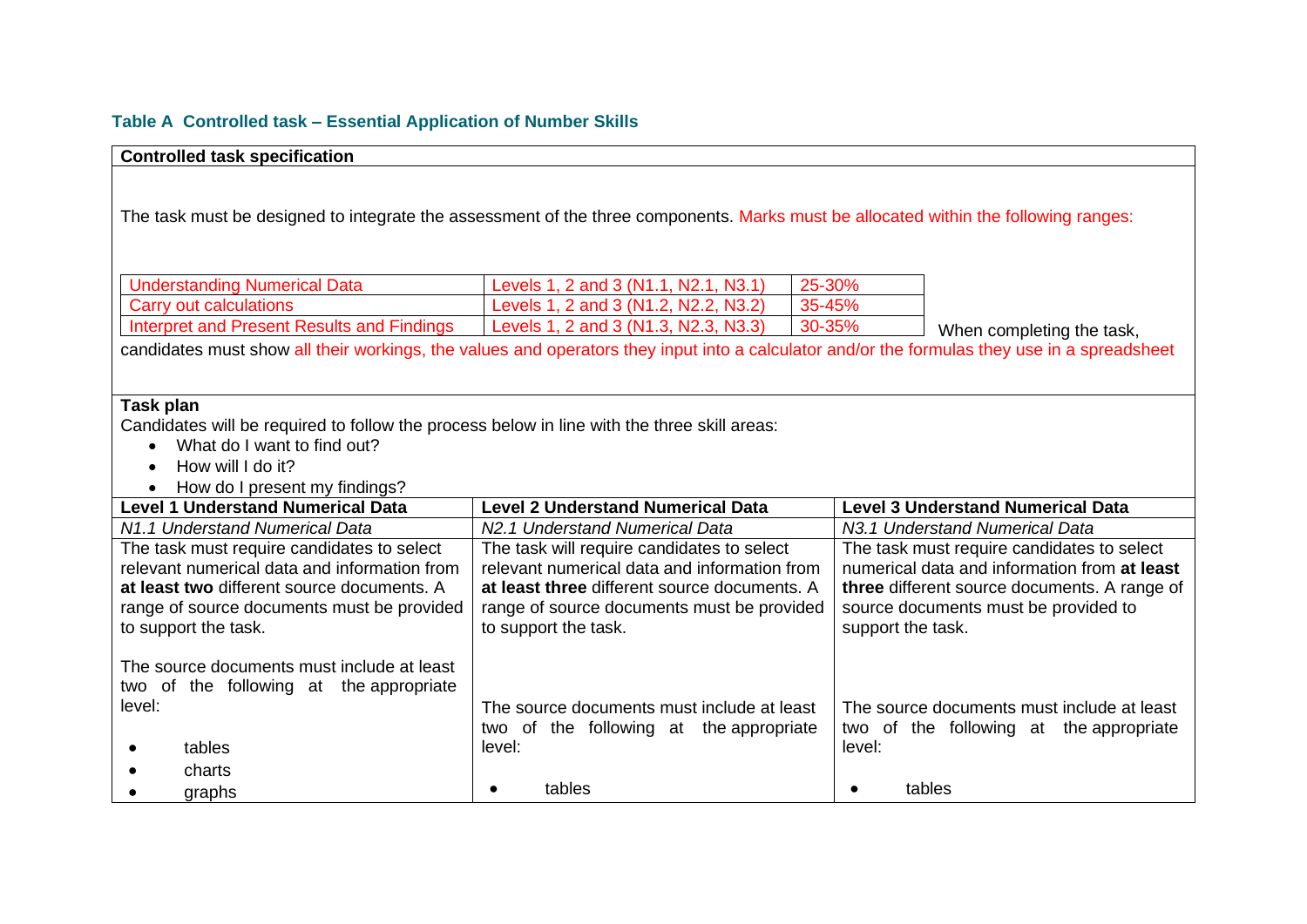| diagrams                                                                                                                                                                                          | charts<br>٠<br>graphs<br>diagrams                                                                                                                                                                                                     | charts<br>graphs<br>diagrams                                                                                                                                                                                                                                                                                                   |
|---------------------------------------------------------------------------------------------------------------------------------------------------------------------------------------------------|---------------------------------------------------------------------------------------------------------------------------------------------------------------------------------------------------------------------------------------|--------------------------------------------------------------------------------------------------------------------------------------------------------------------------------------------------------------------------------------------------------------------------------------------------------------------------------|
| The task must require candidates to plan<br>how they will approach the task, including:<br>the information they will use<br>the calculations they will do<br>how they will present their results. | The task must require candidates to plan<br>how they will approach the task, including:<br>the information they will use<br>the calculations they will do, with<br>reason(s) for their choice<br>how they will present their results. | At least one source document must be a<br>large, complex data set.<br>The task must require candidates to plan<br>how they will approach the task, including:<br>the information they will use<br>the calculations they will do, with a<br>justification for their choice<br>how they will present their results.<br>$\bullet$ |
| <b>Level 1 Carry Out Calculations</b>                                                                                                                                                             | <b>Level 2 Carry Out Calculations</b>                                                                                                                                                                                                 | <b>Level 3 Carry Out Calculations</b>                                                                                                                                                                                                                                                                                          |
| N1.2 Carry Out Calculations                                                                                                                                                                       | N2.2 Carry Out Calculations                                                                                                                                                                                                           | N3.2 Carry Out Calculations                                                                                                                                                                                                                                                                                                    |
| The task must be designed to require the<br>candidate to carry out calculations from at<br>least two of the following three categories:                                                           | The task must be designed to require the<br>candidate to carry out calculations from at<br>least two of the following three categories:                                                                                               | The task must be designed to require the<br>candidate to carry out calculations from at<br>least two of the following three categories:                                                                                                                                                                                        |
| 1) amounts or sizes                                                                                                                                                                               | 1) amounts or sizes                                                                                                                                                                                                                   | 1) amounts or sizes                                                                                                                                                                                                                                                                                                            |
| 2) scales or proportion                                                                                                                                                                           | 2) scales or proportion                                                                                                                                                                                                               | 2) scales or proportion                                                                                                                                                                                                                                                                                                        |
| 3) handling statistics                                                                                                                                                                            | 3) handling statistics                                                                                                                                                                                                                | 3) handling statistics                                                                                                                                                                                                                                                                                                         |
|                                                                                                                                                                                                   | The task should require the use of formulae in<br>at least one of the above categories.                                                                                                                                               | The task should require the use of formulae<br>in at least one of the above categories.                                                                                                                                                                                                                                        |
| The task must require candidates to<br>demonstrate the skills that comprise these<br>categories in a way that provides evidence of                                                                | The task must require candidates to<br>demonstrate the skills that comprise these<br>categories in a way that provides evidence<br>of proficiency at the level. This must include                                                     | The task must require candidates to<br>demonstrate the skills that comprise these<br>categories in a way that provides evidence<br>of proficiency at the level. This must include                                                                                                                                              |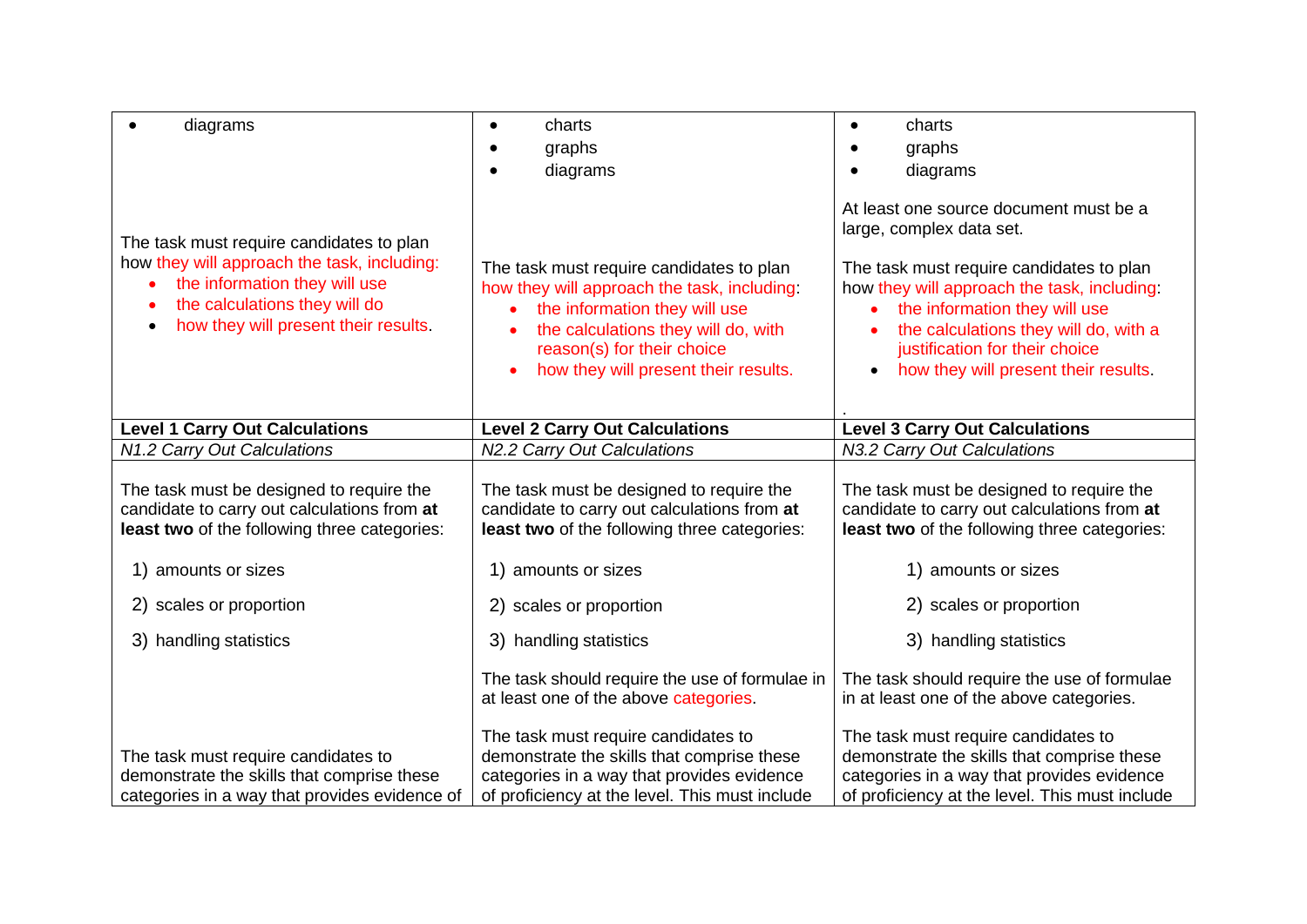| proficiency at the level. This must include a                                                                                                                                                      | a minimum of five of the underpinning                                                                                                                                                                                                                | a minimum of six of the underpinning skills                                                                                                                                                                                                                                                                                                                                                             |
|----------------------------------------------------------------------------------------------------------------------------------------------------------------------------------------------------|------------------------------------------------------------------------------------------------------------------------------------------------------------------------------------------------------------------------------------------------------|---------------------------------------------------------------------------------------------------------------------------------------------------------------------------------------------------------------------------------------------------------------------------------------------------------------------------------------------------------------------------------------------------------|
| minimum of four of the underpinning skills                                                                                                                                                         | skills from N2.2 b, d-m.                                                                                                                                                                                                                             | from N3.2 b-d, f-o.                                                                                                                                                                                                                                                                                                                                                                                     |
| from $N1.2 b - k$ .                                                                                                                                                                                | The task must require candidates to show                                                                                                                                                                                                             | The task must require candidates to show                                                                                                                                                                                                                                                                                                                                                                |
| The task must require candidates to show                                                                                                                                                           | that they have worked to the levels of                                                                                                                                                                                                               | that they have worked to the levels of                                                                                                                                                                                                                                                                                                                                                                  |
| they have worked to the levels of accuracy                                                                                                                                                         | accuracy required for the purpose and                                                                                                                                                                                                                | accuracy required for the purpose and                                                                                                                                                                                                                                                                                                                                                                   |
| required for the purpose and context.                                                                                                                                                              | context.                                                                                                                                                                                                                                             | context.                                                                                                                                                                                                                                                                                                                                                                                                |
| Level 1 Interpret and Present Results and                                                                                                                                                          | Level 2 Interpret and Present Results                                                                                                                                                                                                                | <b>Level 3 Interpret and Present Results</b>                                                                                                                                                                                                                                                                                                                                                            |
| <b>Findings</b>                                                                                                                                                                                    | and Findings                                                                                                                                                                                                                                         | and Findings                                                                                                                                                                                                                                                                                                                                                                                            |
| N1.3 Interpret and Present Results and                                                                                                                                                             | N2.3 Interpret and Present Results and                                                                                                                                                                                                               | N3.3 Interpret and Present Results and                                                                                                                                                                                                                                                                                                                                                                  |
| <b>Findings</b>                                                                                                                                                                                    | <b>Findings</b>                                                                                                                                                                                                                                      | <b>Findings</b>                                                                                                                                                                                                                                                                                                                                                                                         |
| The task must require candidates to choose<br>how to present the results of their<br>calculations, using two different and<br>appropriate ways, from:<br>tables<br>charts<br>graphs or<br>diagrams | The task must require candidates to select<br>how to present the results of their<br>calculations, using two different and<br>appropriate ways, from:<br>tables<br>comparative / component bar<br>charts or pie charts<br>line graphs or<br>diagrams | The task must require candidates to select<br>how to present the results of their<br>calculations, using two different and<br>appropriate ways, from:<br>complex tables<br>comparative / component bar<br>charts or pie charts<br>multiple line graphs / line graphs or<br>complex diagrams<br>and justify their choice of<br>methods of presentation, with<br>reference to the purpose of the<br>task. |
| The task must require candidates to present<br>and describe their findings - they must<br>explain their results and how they relate to<br>the purpose of the task.                                 | The task must require candidates to:<br>present their results and findings<br>effectively<br>explain how their results meet the<br>purpose of the task<br>identify main points of findings,                                                          | The task must require candidates to:<br>explain the main points of their<br>findings, draw conclusions, make<br>comparisons and give valid<br>explanations<br>explain how their results meet the<br>purpose of the task                                                                                                                                                                                 |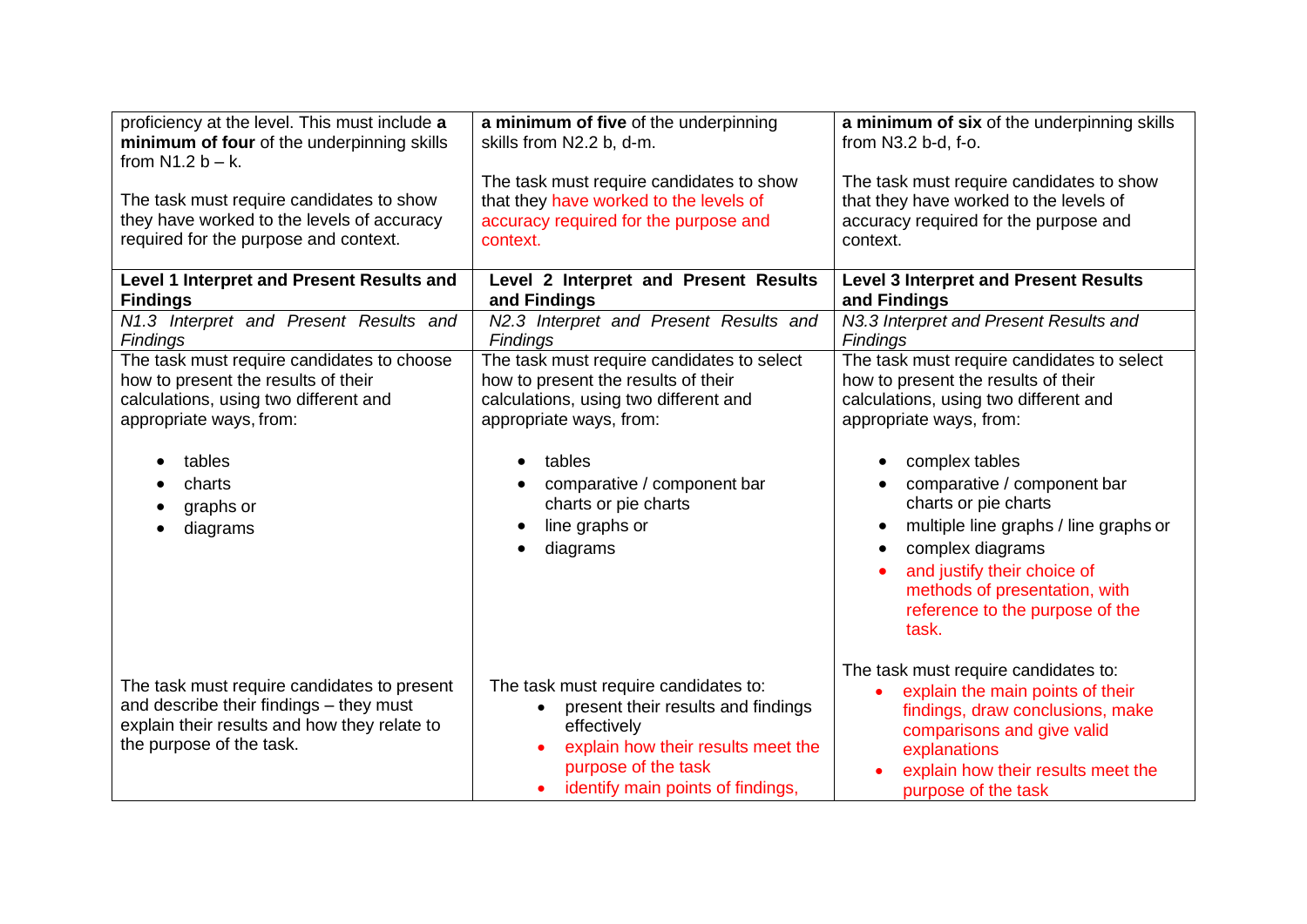| draw conclusions, make<br>comparisons and give valid<br>explanations                                                                                                                                              | describe how possible sources of<br>error might have affected the results. |
|-------------------------------------------------------------------------------------------------------------------------------------------------------------------------------------------------------------------|----------------------------------------------------------------------------|
| The task must require candidates to explain,<br>emphasising the key points, what their<br>results mean and how, and / or if, their<br>methods and results meet their purpose, and<br>are appropriate to the task. |                                                                            |

# **Table B (i)**

|                                 | <b>Confirmatory test specification</b>                                                                                                                                                                                                                                            |                |                                               |           |
|---------------------------------|-----------------------------------------------------------------------------------------------------------------------------------------------------------------------------------------------------------------------------------------------------------------------------------|----------------|-----------------------------------------------|-----------|
|                                 | The Essential Application of Number Skills test at level 1 will assess aspects of N1.1 and N1.2.<br>The test should consist of a maximum of 20 items, structured as follows to address these areas of the specification for<br>Essential Application of Number Skills at level 1: |                |                                               |           |
| <b>Skill</b><br><b>Standard</b> | Skills being assessed (Candidates need to know how to)                                                                                                                                                                                                                            | <b>Covered</b> | Number of<br>items / marks<br>(current value) | Weighting |
| N1.1                            | read, understand and extract information from tables, diagrams, charts<br>and simple graphs                                                                                                                                                                                       | Always         | $2 - 3(2)$                                    |           |
|                                 | read and understand numbers presented in different ways, including<br>large numbers in figures or words, simple fractions, decimals,<br>percentages, ratios and negative numbers                                                                                                  | Always         | $\overline{2}$                                | 7-9 items |
|                                 | read scales on familiar measuring equipment using everyday units                                                                                                                                                                                                                  | Always         | $1-2(2)$                                      |           |
|                                 | read, measure and record time in common date and time formats and in<br>context                                                                                                                                                                                                   | Sampled        | $0 - 1$                                       |           |
|                                 | use scales on diagrams to find and interpret information                                                                                                                                                                                                                          | Sampled        | $0 - 1$                                       |           |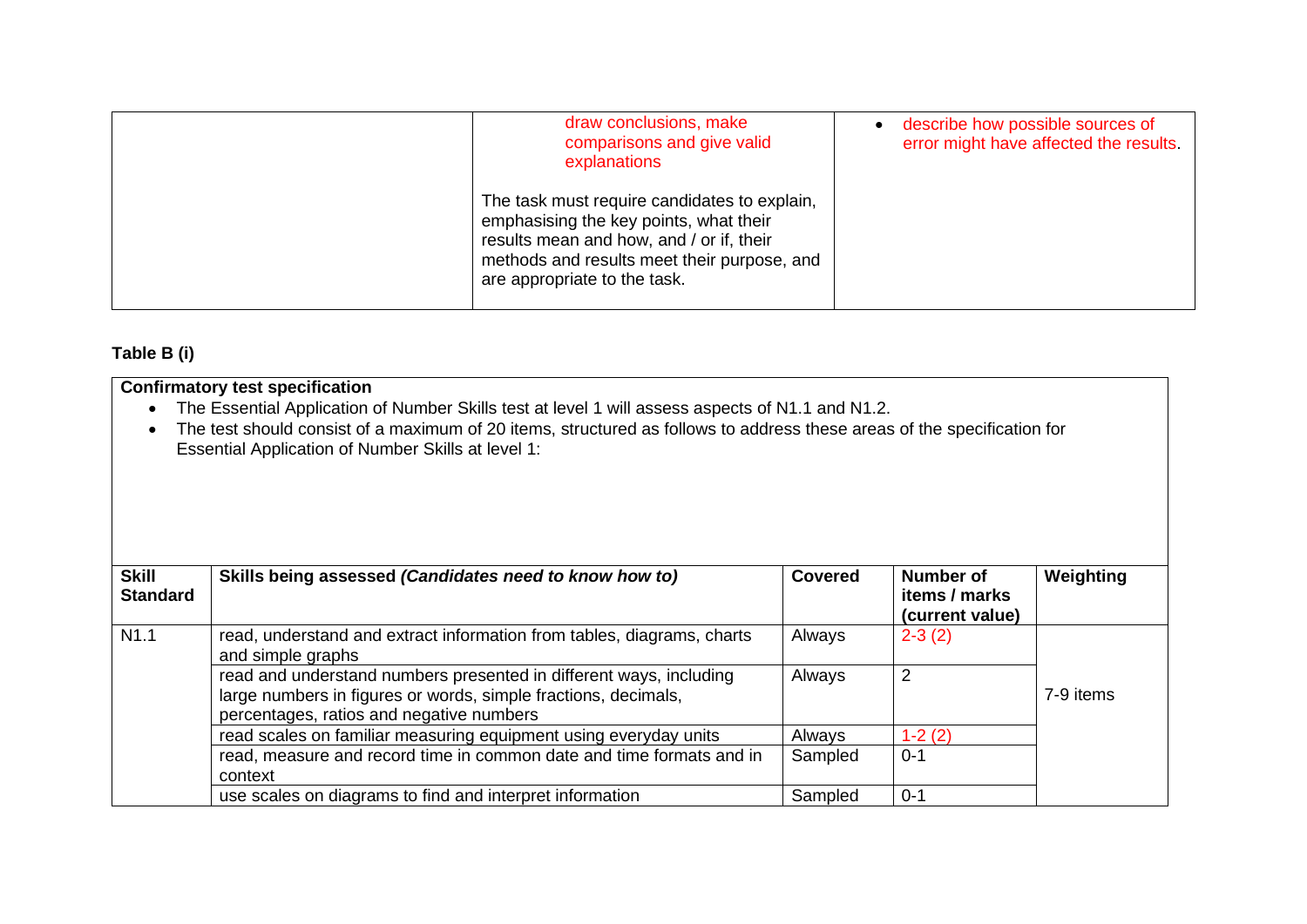|                  | use mathematical properties of 2D shapes to record measurements     | Sampled | $0 - 1$ |             |
|------------------|---------------------------------------------------------------------|---------|---------|-------------|
| N <sub>1.2</sub> | add and subtract with whole numbers and simple decimals             | Always  | 2       |             |
|                  | multiply and divide a whole number or a simple decimal by a whole   | Always  | 2       |             |
|                  | number                                                              |         |         |             |
|                  | use simple fractions and percentages                                | Always  | 2       |             |
|                  | use equivalences between common fractions, percentages and decimals | Always  | 2       |             |
|                  | add, subtract, multiply, divide and record sums of money            | Always  | 2       | 11-13 items |
|                  | calculate within a system by                                        |         |         |             |
|                  |                                                                     | Sampled | $0 - 1$ |             |
|                  | adding and subtracting common units of measure                      | Sampled | $0 - 1$ |             |
|                  | converting units of measure                                         |         |         |             |
|                  | work out perimeters, areas and volumes;                             | Sampled | $0 - 1$ |             |
|                  | • perimeter of regular or irregular 2D shapes                       |         |         |             |
|                  | • area of a rectangle                                               |         |         |             |
|                  | volume of a cuboid                                                  |         |         |             |
|                  |                                                                     |         |         |             |
|                  | use ratios and proportions                                          | Sampled | $0 - 1$ |             |
|                  | find the range and average (mean) of up to 10 items                 | Always  |         |             |
|                  | Total                                                               |         | 20      |             |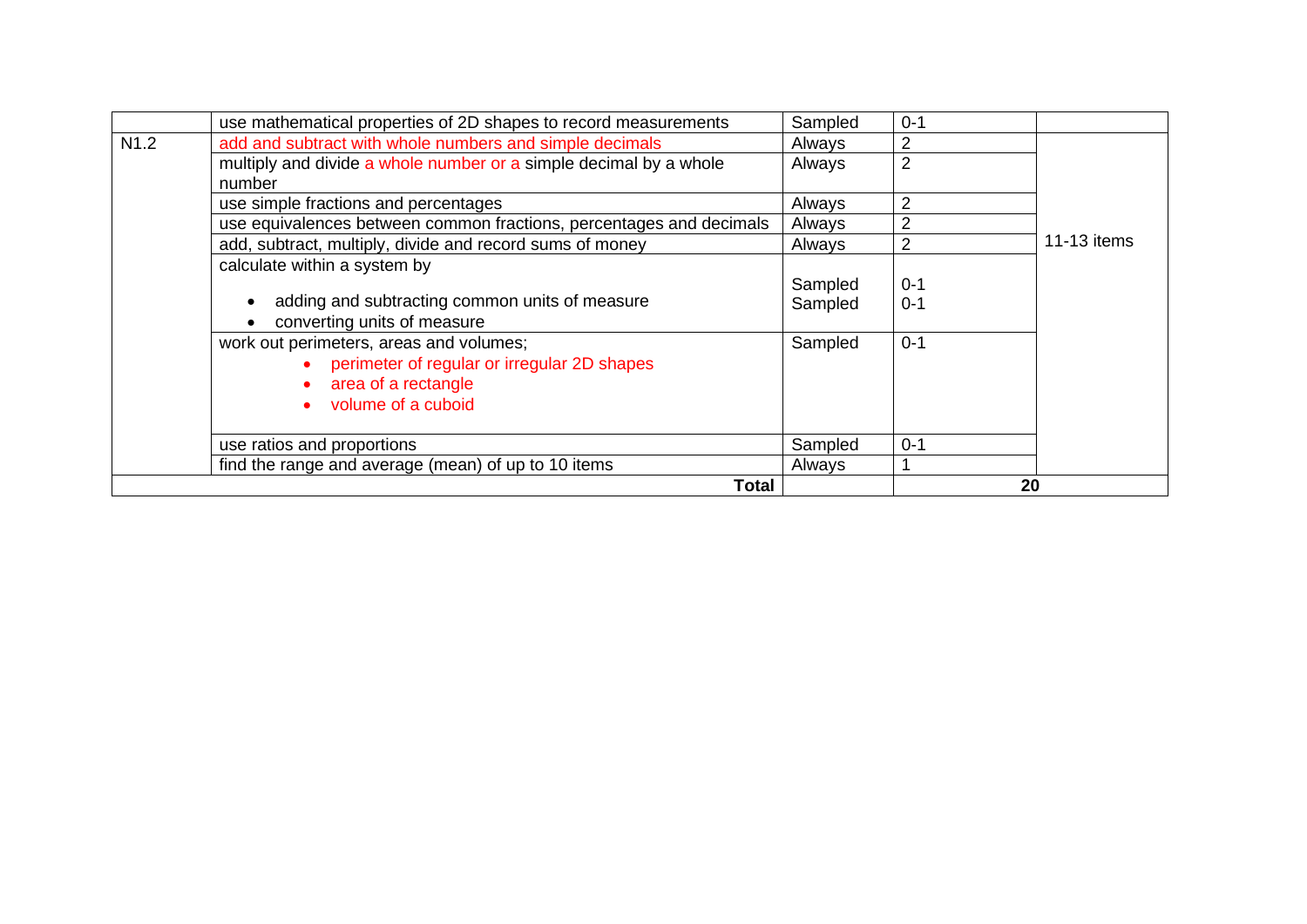## **Table B (ii) Confirmatory test - Essential Application of Number Skills Level 2**

|                                 | <b>Confirmatory test specification</b><br>The Essential Application of Number Skills test at level 2 will assess aspects of N2.1 and N2.2.<br>The test should consist of a maximum of 20 items, structured as follows to address these areas of the specification for<br>Essential Application of Number Skills at level 2: |                |                                                      |             |
|---------------------------------|-----------------------------------------------------------------------------------------------------------------------------------------------------------------------------------------------------------------------------------------------------------------------------------------------------------------------------|----------------|------------------------------------------------------|-------------|
| <b>Skill</b><br><b>Standard</b> | Skills being assessed (Candidates need to know how to)                                                                                                                                                                                                                                                                      | <b>Covered</b> | <b>Number of</b><br>items / marks<br>(current value) | Weighting   |
| N2.1                            | read, understand and interpret information from tables, diagrams, charts<br>and graphs                                                                                                                                                                                                                                      | Always         | $2 - 3(2)$                                           |             |
|                                 | read and understand numbers presented in different ways                                                                                                                                                                                                                                                                     | Sampled        | $0 - 1$                                              |             |
|                                 | read scales on a range of equipment to given levels of accuracy                                                                                                                                                                                                                                                             | Sampled        | $0 - 1$                                              | 4-6 items   |
|                                 | calculate time in different formats                                                                                                                                                                                                                                                                                         | Sampled        | $0 - 1$                                              |             |
|                                 | understand compound measures                                                                                                                                                                                                                                                                                                | Sampled        | $0 - 1$                                              |             |
| N2.2                            | carry out calculations involving two or more steps, with numbers of any<br>size                                                                                                                                                                                                                                             | Always         | $\overline{2}$                                       |             |
|                                 | fractions, decimals and percentages:<br>i convert between fractions decimals and percentages<br>ii express one number as a fraction or percentage of another                                                                                                                                                                | Always         | 2                                                    |             |
|                                 | calculate with sums of money and convert between currencies                                                                                                                                                                                                                                                                 | Always         | $\overline{2}$                                       |             |
|                                 | calculate within a system and between systems using:                                                                                                                                                                                                                                                                        |                |                                                      |             |
|                                 | conversion tables and scales<br>L.                                                                                                                                                                                                                                                                                          | Sampled        | $0 - 1$                                              |             |
|                                 | ii.<br>approximate conversion factors                                                                                                                                                                                                                                                                                       | Sampled        | $0 - 1$                                              |             |
|                                 | solve problems involving 2D shapes and parallel lines                                                                                                                                                                                                                                                                       | Sampled        | $0 - 1$                                              | 14-16 items |
|                                 | use proportions and calculate using ratio                                                                                                                                                                                                                                                                                   | Always         | $\overline{2}$                                       |             |
|                                 | identify the range of possible outcomes of combined events through<br>probability and record the information                                                                                                                                                                                                                | Sampled        | $0 - 1$                                              |             |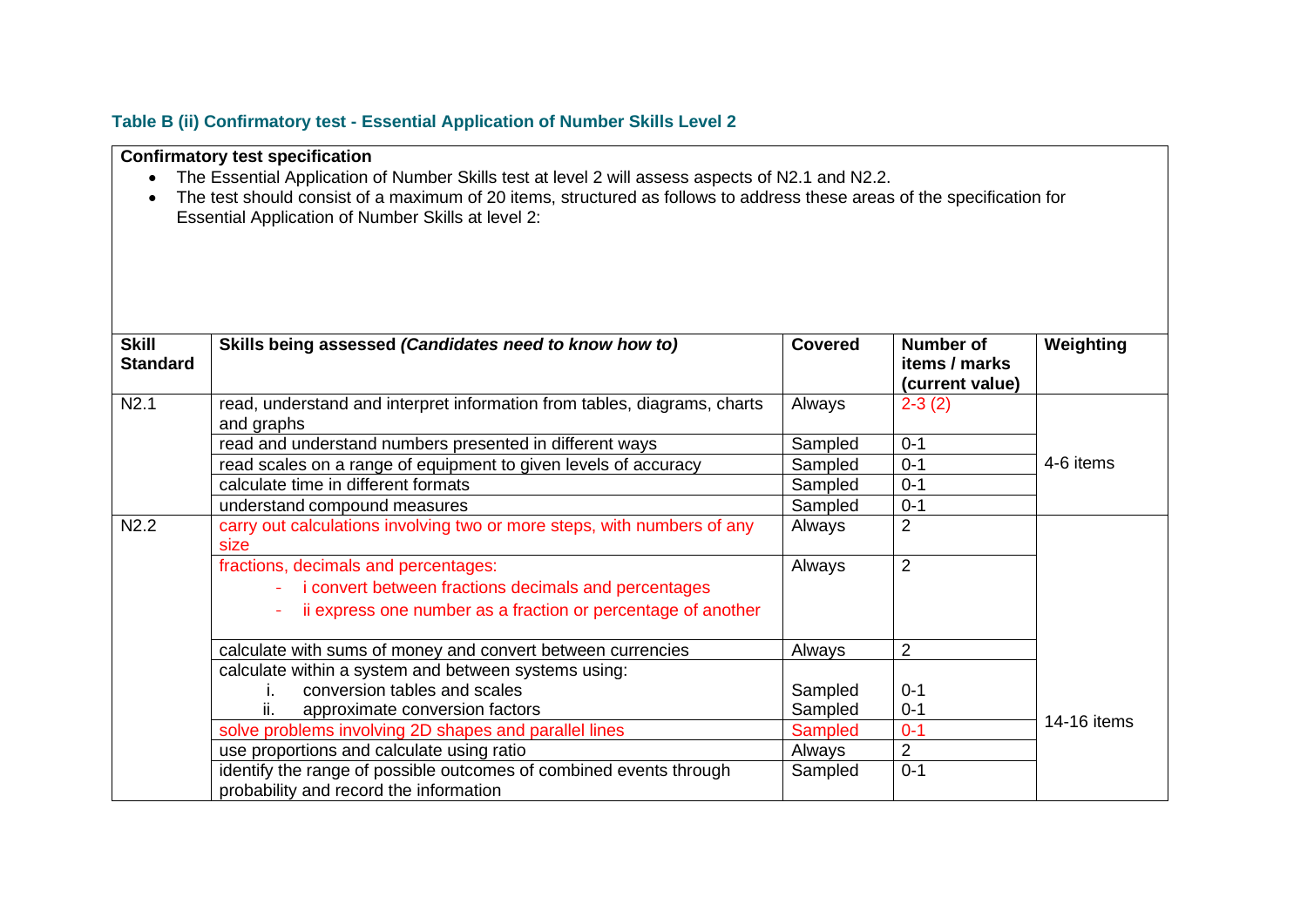| compare sets of data of a suitable size, selecting and using the        | Sampled | $0 - 1$ |  |
|-------------------------------------------------------------------------|---------|---------|--|
| mean/median/mode as appropriate                                         |         |         |  |
| use range to describe the spread within sets of data                    | Sampled | $0-$    |  |
| understand and use relevant formulae                                    | Always  |         |  |
| calculate (efficiently) using whole numbers, fractions, decimals and    | Always  |         |  |
| percentages (increase or decrease a number or quantity by a fraction or |         |         |  |
| percentage)                                                             |         |         |  |
| Total                                                                   |         | 20      |  |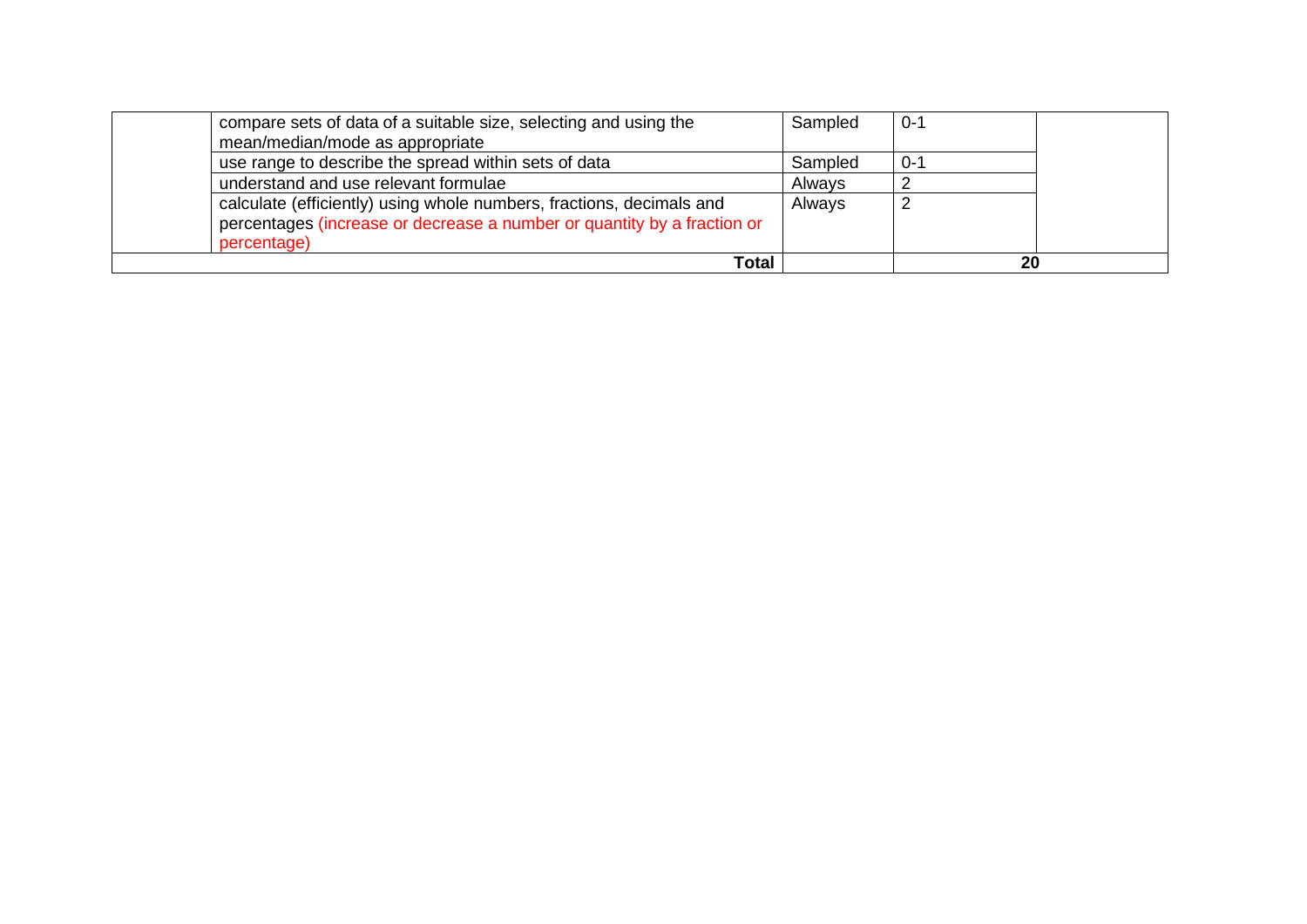## **Table B(iii) Confirmatory test - Essential Application of Number Skills Level 3**

**Confirmatory test specification**

| The Essential Application of Number Skills test at level 3 will assess aspects of N3.1 and N3.2.<br>The test should consist of a maximum of 30 items, structured as follows to address these areas of the specification for<br>Essential Application of Number Skills at level 3: |                                                                                                                                 |                |                                  |             |
|-----------------------------------------------------------------------------------------------------------------------------------------------------------------------------------------------------------------------------------------------------------------------------------|---------------------------------------------------------------------------------------------------------------------------------|----------------|----------------------------------|-------------|
| <b>Skill</b>                                                                                                                                                                                                                                                                      | Skills being assessed (Candidates need to know how to)                                                                          | <b>Covered</b> | Number of                        | Weighting   |
| <b>Standard</b>                                                                                                                                                                                                                                                                   |                                                                                                                                 |                | items / marks<br>(current value) |             |
| N3.1                                                                                                                                                                                                                                                                              | read and understand numbers presented in different ways                                                                         | Always         | $1-3(2-3)$                       |             |
|                                                                                                                                                                                                                                                                                   | read, understand and interpret information from tables, diagrams, charts<br>and graphs                                          | Always         | $4-7(5-7)$                       | 7-10 items  |
| N3.2                                                                                                                                                                                                                                                                              | carry out multi-stage calculations efficiently with numbers of any size                                                         | Always         | 3                                |             |
|                                                                                                                                                                                                                                                                                   | use powers and roots                                                                                                            | Always         | $2-3(3)$                         |             |
|                                                                                                                                                                                                                                                                                   | use compound measures                                                                                                           | Always         | $2-4(3)$                         |             |
|                                                                                                                                                                                                                                                                                   | calculate missing angles and sides in right-angled triangles from known<br>side and angles                                      | Always         | $1 - 2$                          |             |
|                                                                                                                                                                                                                                                                                   | calculate, measure, record and compare time in different formats                                                                | Always         | $1 - 2$                          |             |
|                                                                                                                                                                                                                                                                                   | calculate within and between systems and make accurate comparisons                                                              | Always         | $2-4(3)$                         |             |
|                                                                                                                                                                                                                                                                                   | solve problems involving irregular 2D shapes                                                                                    | Always         | $1-3(1-2)$                       |             |
|                                                                                                                                                                                                                                                                                   | work out actual dimensions from scale drawings and scale<br>quantities up and down                                              | Always         | $1 - 2$                          |             |
|                                                                                                                                                                                                                                                                                   | work out proportional change                                                                                                    | Always         | $1 - 2$                          | 20-23 items |
|                                                                                                                                                                                                                                                                                   | compare distributions using measures of average and interquartile range,<br>and estimate mean, median and range of grouped data | Sampled        | $0 - 1$                          |             |
|                                                                                                                                                                                                                                                                                   | rearrange and use formulae, equations and expressions                                                                           | Always         | $2-3(3)$                         |             |
|                                                                                                                                                                                                                                                                                   | Total                                                                                                                           |                | 30                               |             |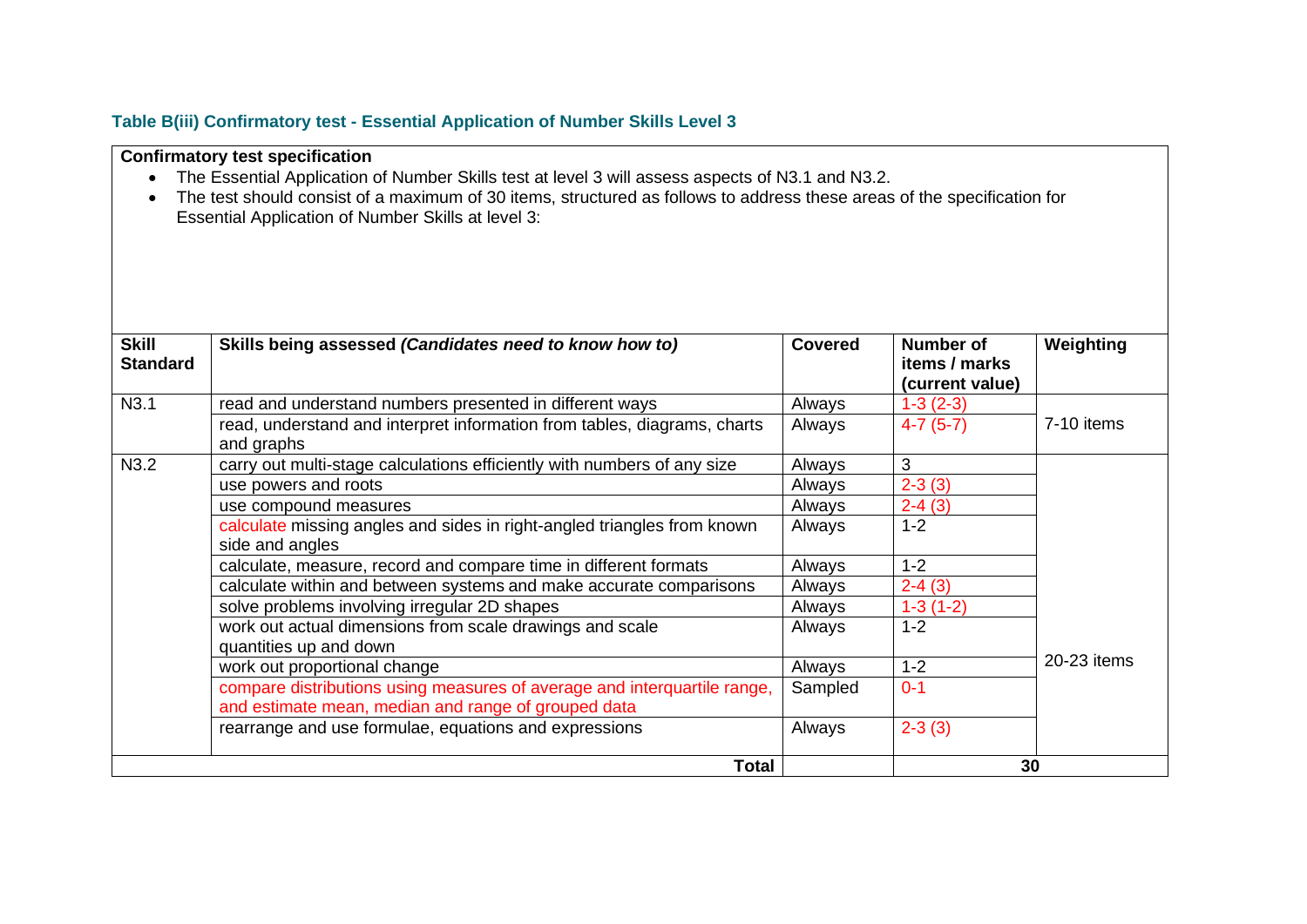#### **Table C(i) Confirmatory test - Essential Communication Skills Level 1**

- The Essential Communication Skills test at level 1 will assess both reading and writing skills. It will involve at least two source documents, each providing a scenario and/or information to support a series of questions.
- The test should consist of a maximum of 20 items, structured as follows to address these areas of the specification for Essential Communication Skills at level 1:

| <b>Skill</b><br><b>Standard</b> | Skills being assessed (Candidates need to know how to)                                                                         | <b>Covered</b> | Number of<br>items / marks<br>(current value) | Weighting     |
|---------------------------------|--------------------------------------------------------------------------------------------------------------------------------|----------------|-----------------------------------------------|---------------|
| C1.2                            | 1.2a identify the main points and ideas in documents and images                                                                | Always         | $2 - 3$                                       |               |
|                                 | 1.2b read and understand relevant key words and phrases to suit<br>purpose                                                     | Always         | $2 - 3$                                       |               |
|                                 | 1.2c recognise the purpose of a variety of documents                                                                           | Always         | $1-3(2-3)$                                    | $9-12(10-12)$ |
|                                 | 1.2e obtain information from text and images, including inferring meaning<br>that is not explicit in the document, if required | Always         | $1-3(2-3)$                                    | items         |
| C1.3                            | 1.3d construct sentences accurately, including compound sentences,<br>using appropriate conjunctions                           | Always         | $2 - 3(2)$                                    |               |
|                                 | 1.3g use language suitable for purpose and audience                                                                            | Always         | $1-2(2)$                                      |               |
|                                 | 1.3i spell correctly                                                                                                           | Always         | $1 - 2$                                       | $8-11(8-10)$  |
|                                 | 1.3j use punctuation correctly                                                                                                 | Always         | $1 - 2$                                       | items         |
|                                 | 1.3k use grammar correctly                                                                                                     | Always         | $1-3(1-2)$                                    |               |
|                                 | Total                                                                                                                          |                |                                               | 20            |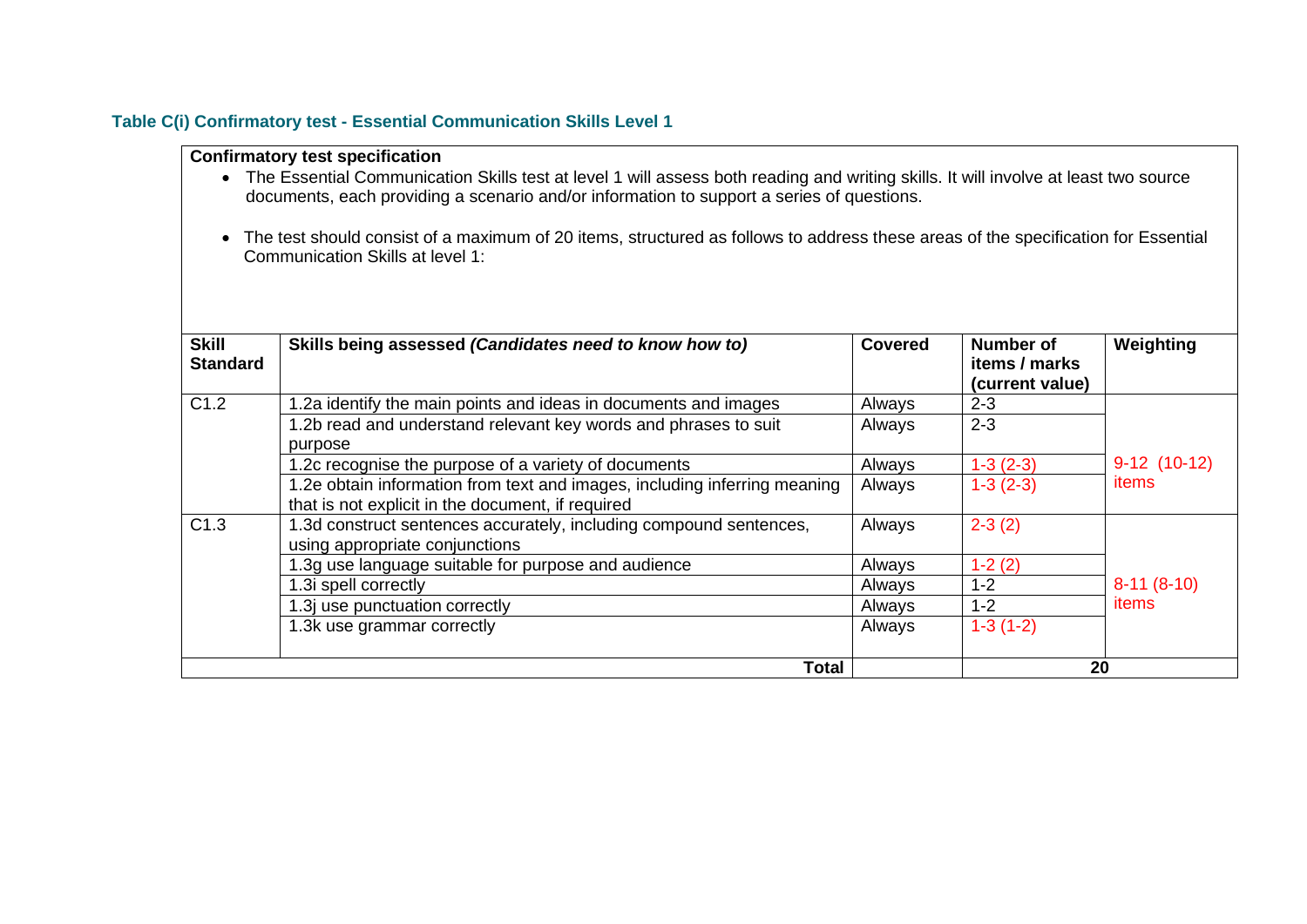#### **Table C(ii) Confirmatory test - Essential Communication Skills Level 2**

- The Essential Communication Skills test at level 2 will assess both reading and writing skills. It will involve at least two source documents, each providing a scenario and/or information to support a series of questions.
- The test should consist of a maximum of 20 items, structured as follows to address these areas of the specification for Essential Communication Skills at level 2:

| <b>Skill</b><br><b>Standard</b> | Skills being assessed (Candidates need to know how to)                                                   | <b>Covered</b>   | Number of<br>items / marks<br>(current value) | Weighting              |
|---------------------------------|----------------------------------------------------------------------------------------------------------|------------------|-----------------------------------------------|------------------------|
| C <sub>2.2</sub>                | 2.2a use a variety of strategies to identify:<br>i) the main points<br>ii) ideas, including by inference | Always<br>Always | $2 - 3(3)$<br>$2-3(3)$                        | $9-12(10-12)$<br>items |
|                                 | iii) lines of argument, and reasoning from text and images, including by<br>inference                    | Always           | $2 - 3$                                       |                        |
|                                 | 2.2b recognise the writer's purpose and intentions, including where they<br>are implicit                 | Always           | $2 - 3$                                       |                        |
| C <sub>2.3</sub>                | 2.3e construct complex sentences using a variety of appropriate<br>conjunctions                          | Always           | $1-3(2)$                                      | $8-11(8-10)$<br>items  |
|                                 | 2.3i use formal and informal language to suit different purposes and<br>audiences                        | Always           | $1-3(2)$                                      |                        |
|                                 | 2.3j spell correctly                                                                                     | Always           | 1-2                                           |                        |
|                                 | 2.3k use punctuation correctly                                                                           | Always           | $1 - 2$                                       |                        |
|                                 | 2.3 use grammar correctly                                                                                | Always           | $1 - 2$                                       |                        |
| Total                           |                                                                                                          |                  | 20                                            |                        |